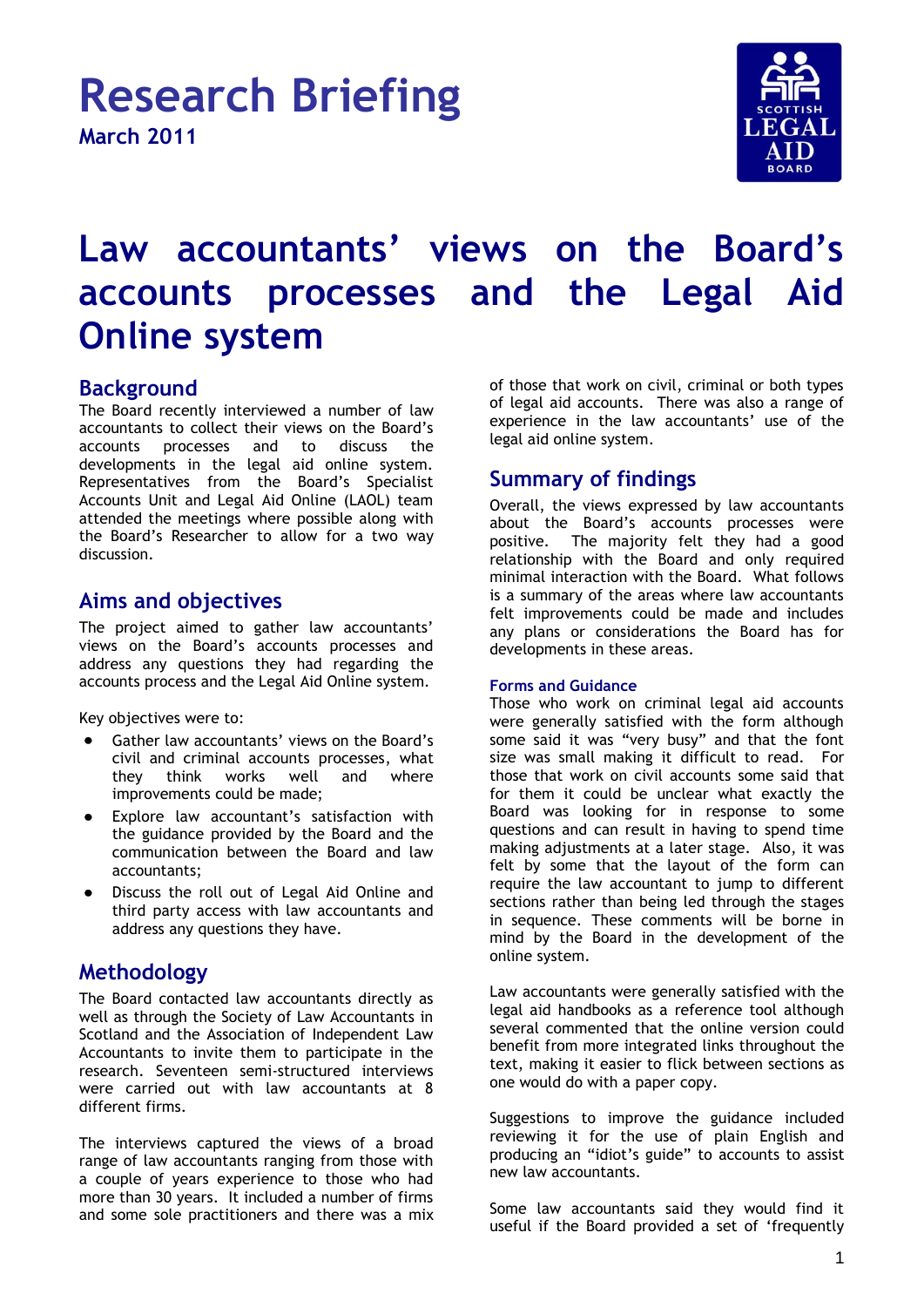asked questions and answers' and model accounts that illustrate good practice. The Board is already developing this and a set of "frequently asked questions" and a model account for Solemn fees was just recently published on the Board"s website. The Board will consider whether it is feasible to do something similar for civil accounts.

#### **Abatements - consistency of advice and decisions**

Some law accountants felt that the Board could be inconsistent in its decisions to abate an account, i.e. not abating an entry in one account but abating it in a different account the following week. Some also mentioned a perceived increase in abatements in recent months. This may be related to the changes in the fee arrangements for criminal legal aid. Some solicitors and law accountants are still adapting to these changes and are not always charging in line with the new arrangements, resulting in an increase in abatements. There has been no change to fees or regulations for A&A or civil legal aid accounts.

A number of law accountants provided examples of when the Board has abated an account based on the decision that work should not have taken as long as was charged for (e.g. abating an account because the Board thinks that a phone call that lasted ten minutes should only have taken two minutes). Law accountants felt that when this occurred the Board had not looked at the wider circumstances of the case in question (for example, if the client had mental health problems). However, the Accounts Assessment Officers rely on the information provided in the account for wider context, for example, a covering letter highlighting that the client suffers from mental health difficulties should help to reduce these types of issues at the initial stages.

#### **Communication and contact with the Board**

The law accountants interviewed said they would like to receive direct updates from the Board about new guidance etc. At the moment they have to rely on solicitors passing information on to them or visit the Boards website. The Board will look in to setting up an email distribution list so that law accountants can be emailed any relevant guidance directly or at least notified when information is updated on the website.

The law accountant's said they would like the Board to clarify its communications policy regarding when it will liaise directly with law accountants or when issues have to be discussed directly with the solicitor. The roll out of the online system is a good opportunity for the Board to clarify how communications between the law accountant, the solicitor and the Board will function once all accounts are processed online.

#### **Key Findings – Legal Aid Online**

The research also sought law accountants' views and experience to date of the Board"s legal aid online system. Although law accountants can currently submit some types of account online (as a non-practitioner via the solicitor"s network) the current system is not designed to meet the needs of law accountants. Full access for law accountants as well as case management integration plans are currently being developed and the findings from this research will be used by the development team.

#### **Access to LAOL**

Law accountants asked if the online system will 'time out' after a period of inactivity, for example, if the person is disturbed by a phone call. Online sessions will time out but only after 90 minutes of inactivity, long enough to safeguard that the user has not simply been distracted for a short time. There are currently no plans to introduce an offline mode and system downtime for maintenance will be rare.

One law accountant was concerned about the functionality of the online system for those who have poor eyesight as there appeared to be no way for the user to increase the size of text or enlarge the screen view. Although the font size can be changed using standard browser functionality this may or may not be sufficient. The issue has been brought to the attention of the Legal Aid Online team to consider in the future development of the system requirements.

#### **Standard paragraphs and data input options**

Some of the law accountants interviewed noted that the online system will not allow for the use of standard paragraphs. These are used by some law accountants when feeing up routine accounts and without them it was felt it could take longer to complete an account. The Board is considering the use of limited standard paragraphs in certain situations for criminal solemn fees, this is currently being explored. In addition, the Board is looking at the feasibility of offering a "drag and drop" facility for multiple entries.

Some law accountants mentioned the lack of free text space which they use to provide additional information to be feedback to the Board. However, free text is limited for certain types of accounts because the Board aims to offer solicitors an automatic notification of payment where possible when applied for online. If there is a free text option then the Board would have to examine each account before a decision is made, therefore slowing the process down.

Law accountants said they would find it useful to be able to include 'nil entries' in the account to show a full record of work completed and provide information that may still be relevant even although it is not payable (preparatory work for